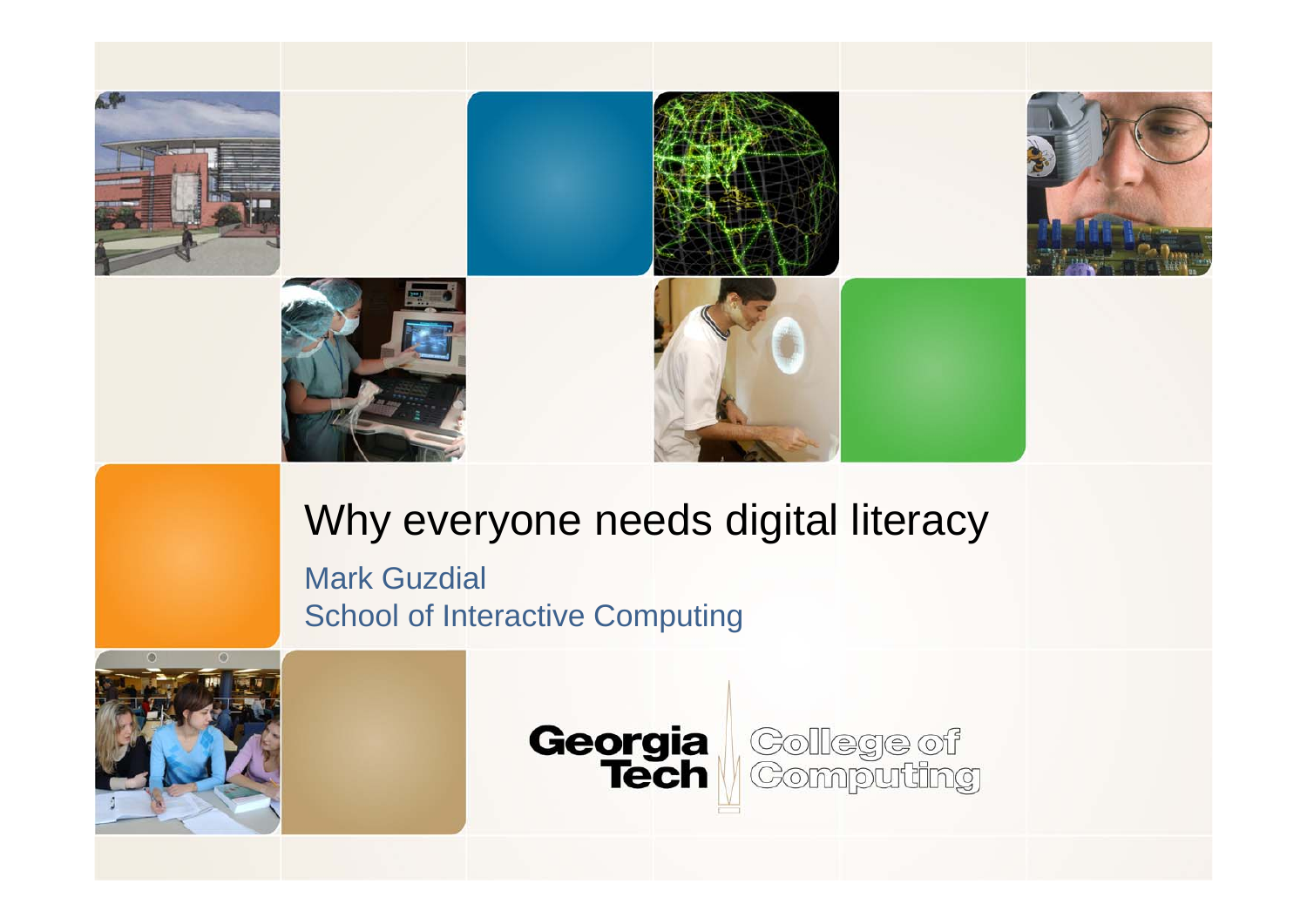

## Three arguments

- 1. Computing as a way of thinking.
	- Powerful and critical for all.
- 2. Computing as a tool for thinking.
- 3. Computing for our modern information economy.
	- •Driving force for the US CS10K effort.

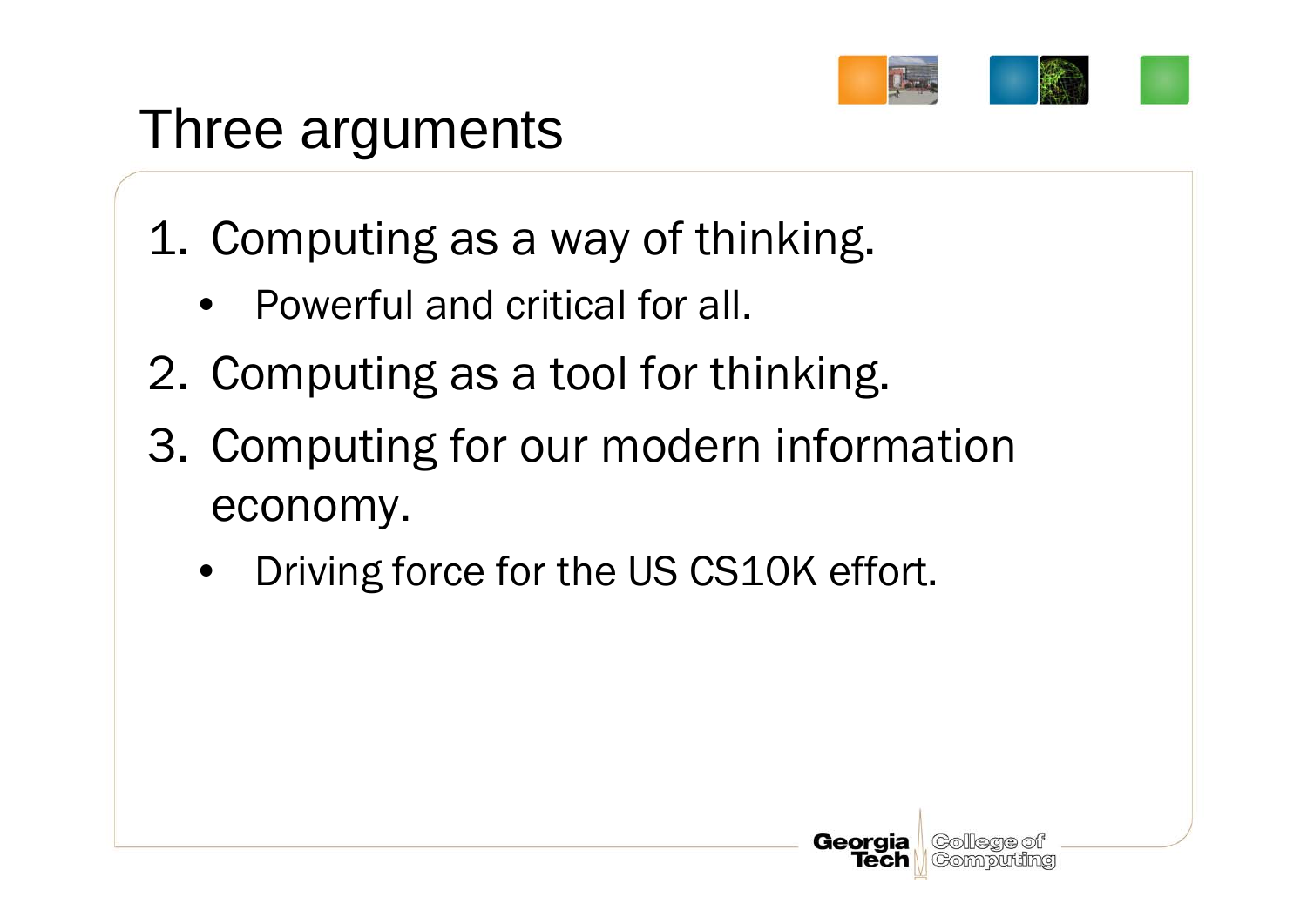

### Since 1961: CS understanding is needed for all



### • Alan Perlis

- The study of process is useful for everyone.
- C.P. Snow
	- Those who don't understand algorithms will be at the mercy of those who do.



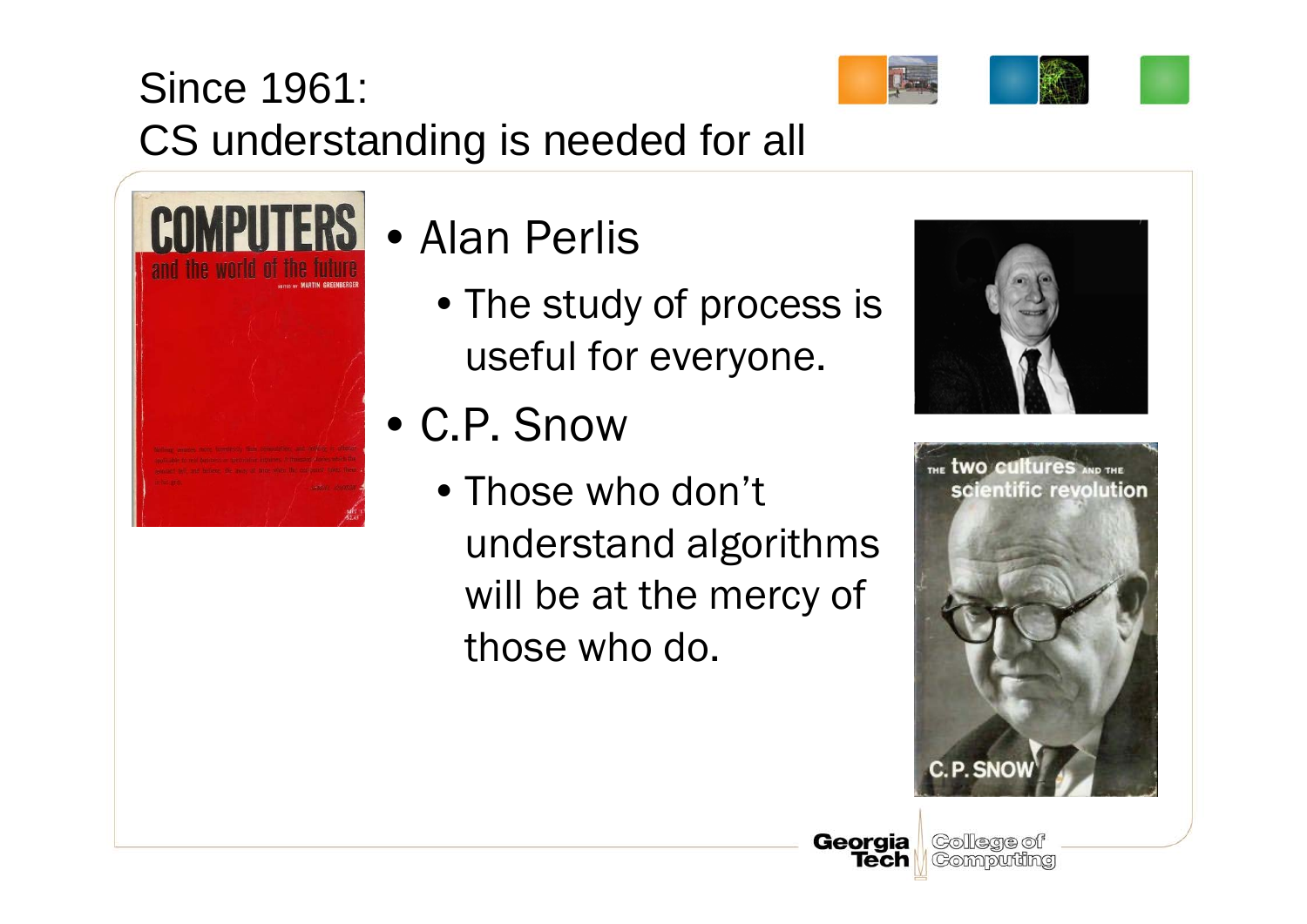## Richard Dawkins on Biology as Computer Science



Tech **Computing** 

- On US *National Public Radio* in April 2007:
- GROSS: You close your book saying, "I am thrilled to be alive at a time when humanity is pushing against the limits of understanding." How do you think that's happening in your field of evolutionary biology?
- Mr. DAWKINS: Well, it's the most exciting time to be a biologist… Since Watson and Crick in 1953, biology has become a sort of branch of computer science. mean, genes are just long computer tapes, and they use a code which is just another kind of computer code. It's quaternary rather than binary, but it's read in a sequential way just like a computer tape. It's transcribed. It's copied and pasted. All the familiar metaphors from computer science fit.**Georgia** College of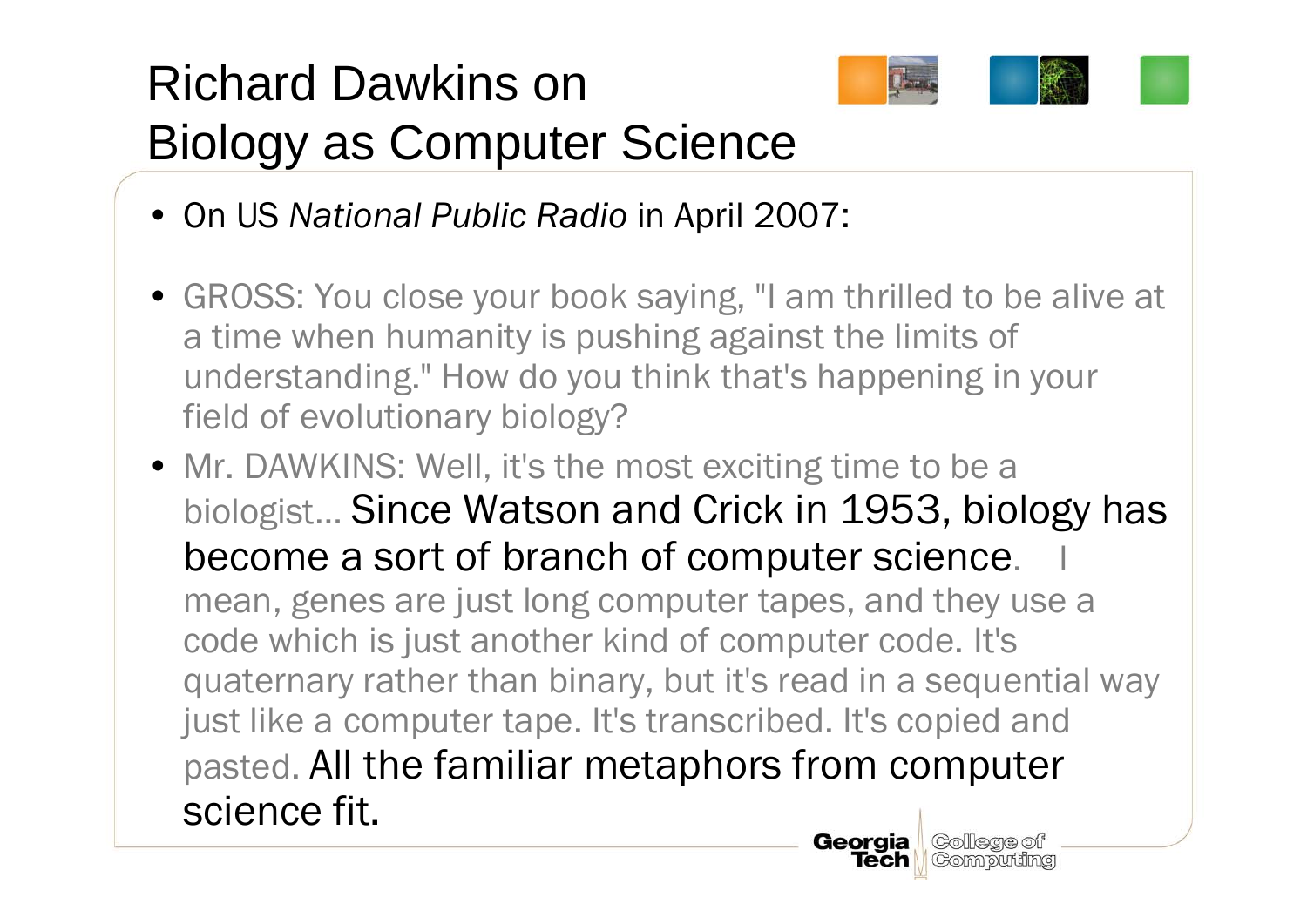

## Computing as a microscope





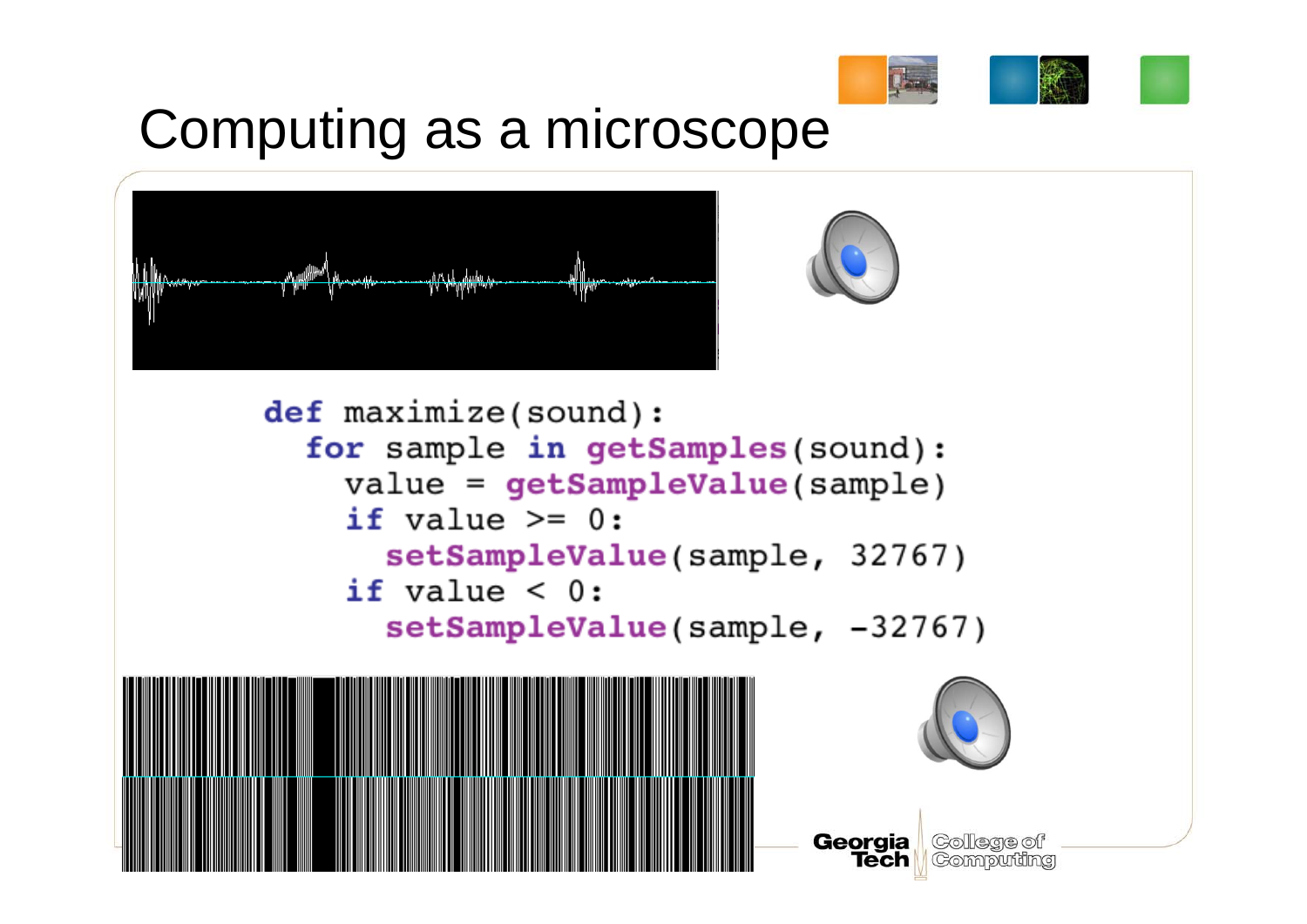## Goals for an atypical CS student:



Future computational scientist or engineer

- To use computation as a tool to enhance understanding.
- To write programs of (at most) 100 lines (most often, 10 lines) for themselves.
	- They care about the products of the programs, not the programs.
	- Only to learn programming languages as are needed for their tasks.
- To work in interdisciplinary teams, including software engineers.

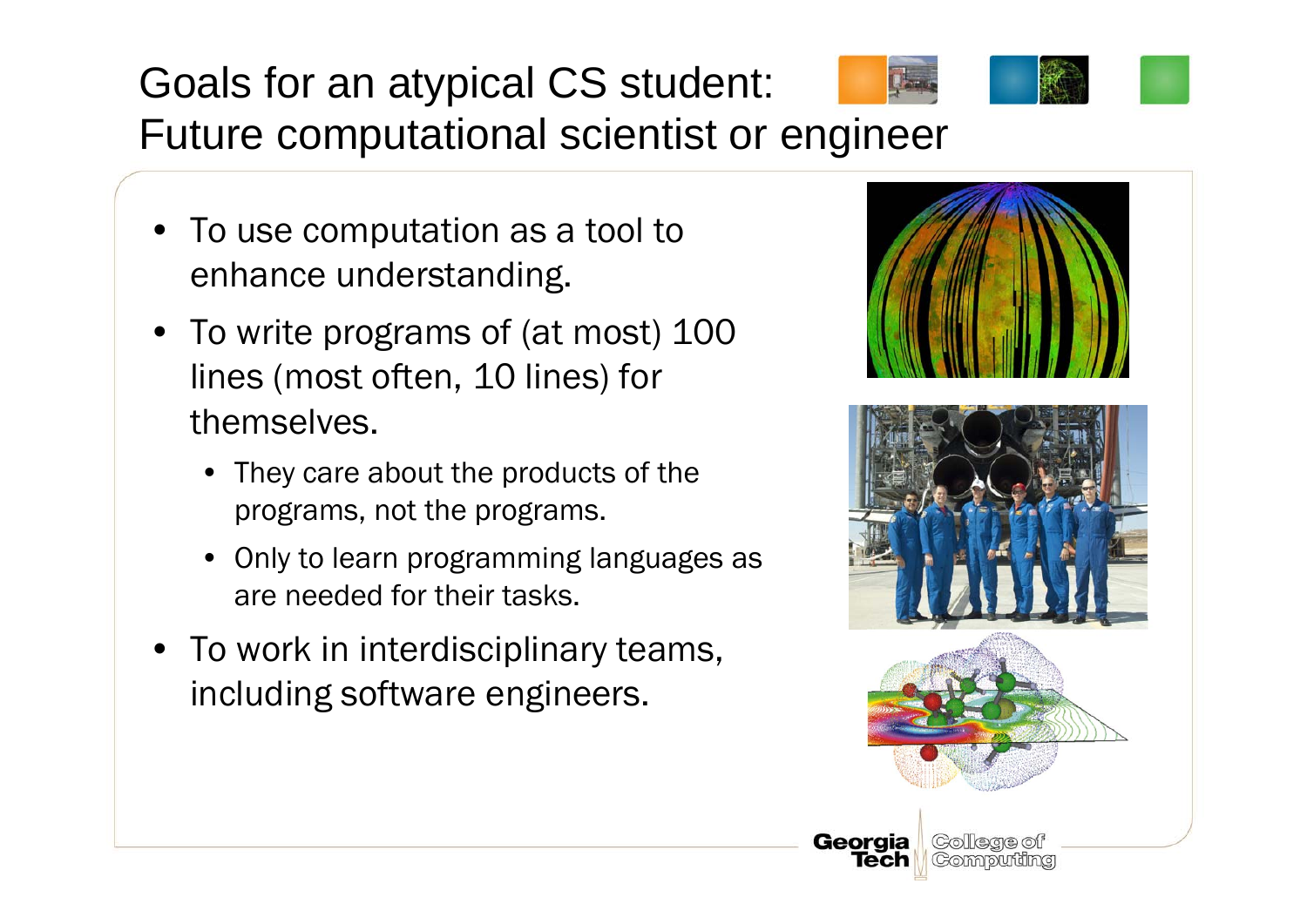# **1.4M IT jobs in US 400K graduates**

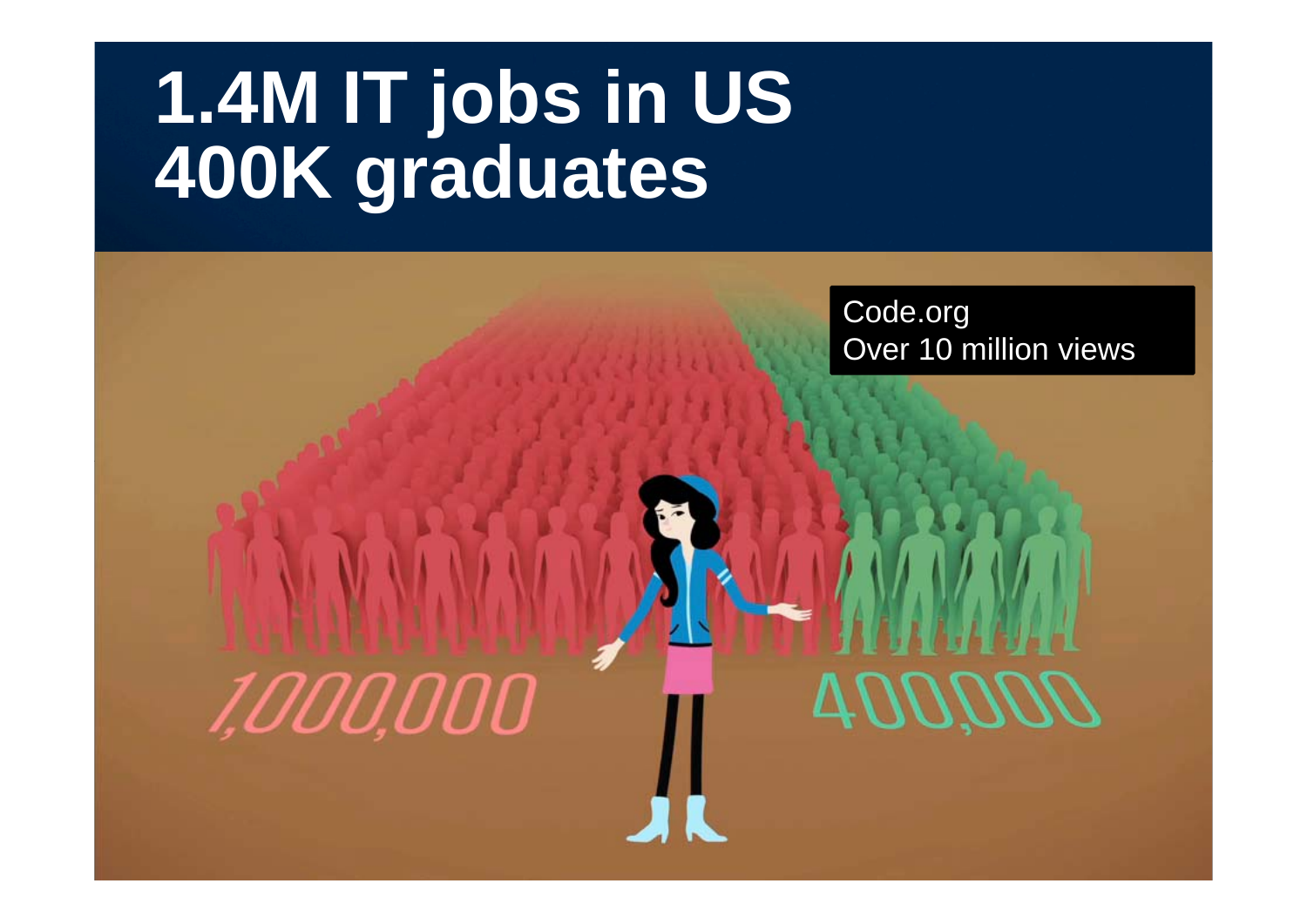#### Where US STEM Jobs Will Be



Projected Annual Growth of Total STEM Job Openings 2010‐2020

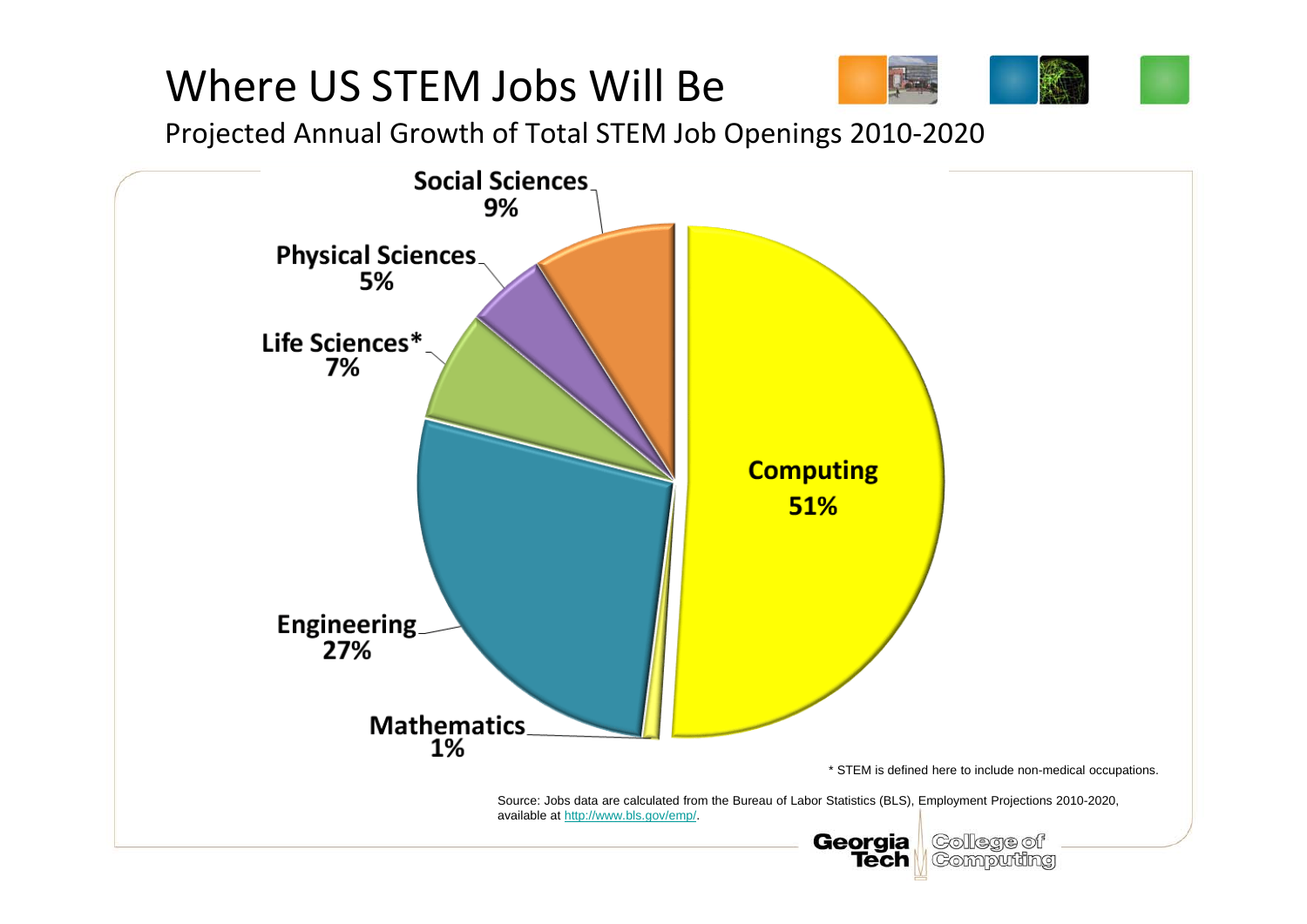

# 3 Million Software Developers

1:4

Developers to End-User Programmers

1:9

Developers to (Unknown) Georgia **Programmers Tech** 

College of Computing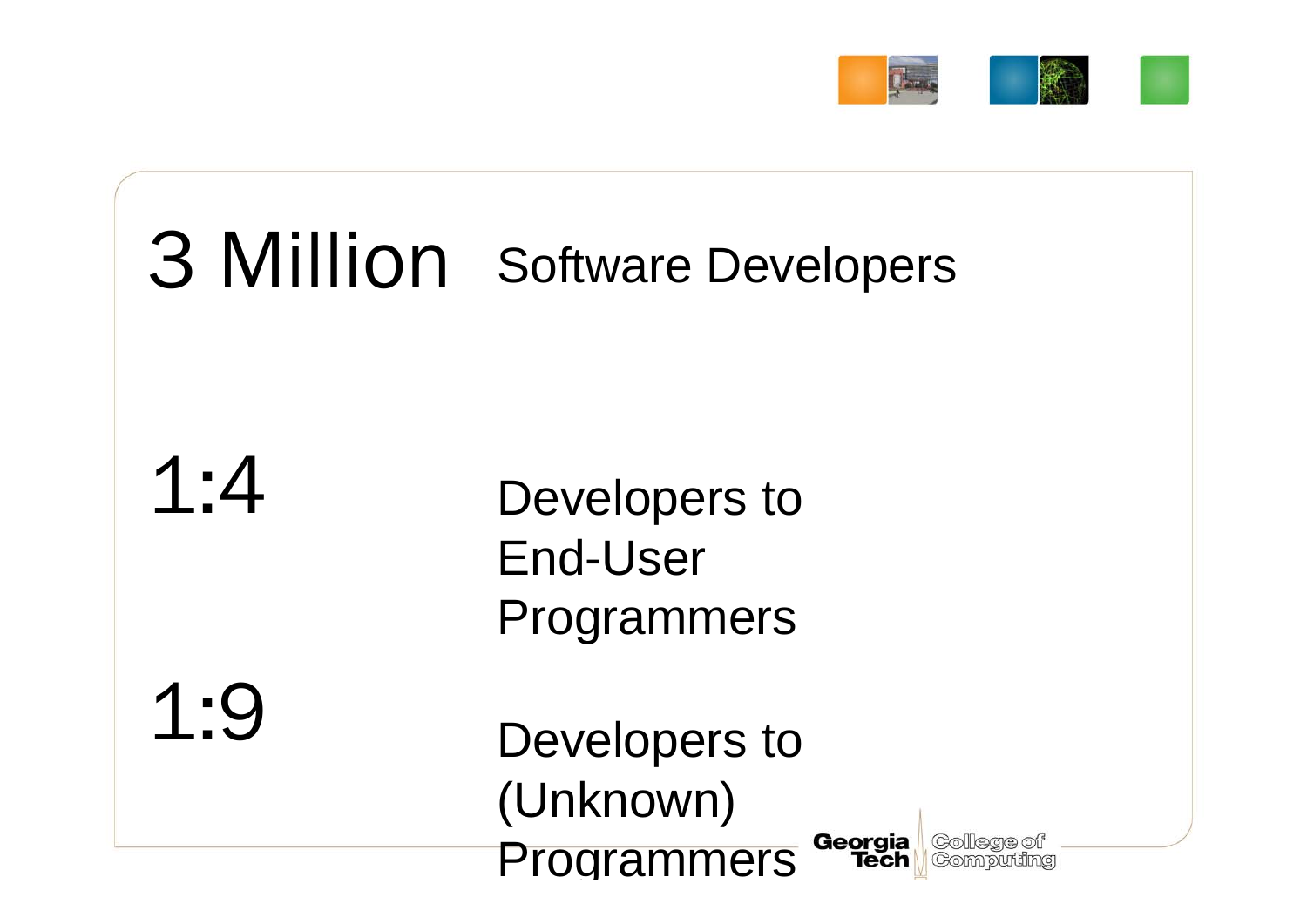# **High School Advanced Placement**



Source: College Board, Advanced Placement (AP) Exam Data 2011, available at http://professionals.collegeboard.com/datareports-research/ap/data. Calculus represents the combined data of Calculus AB and BC. Physics represents the combined data of Physics B, C:Electricity and Magnetism, and C:Mechanics. Computer Science represents combined data of Computer Science A and B.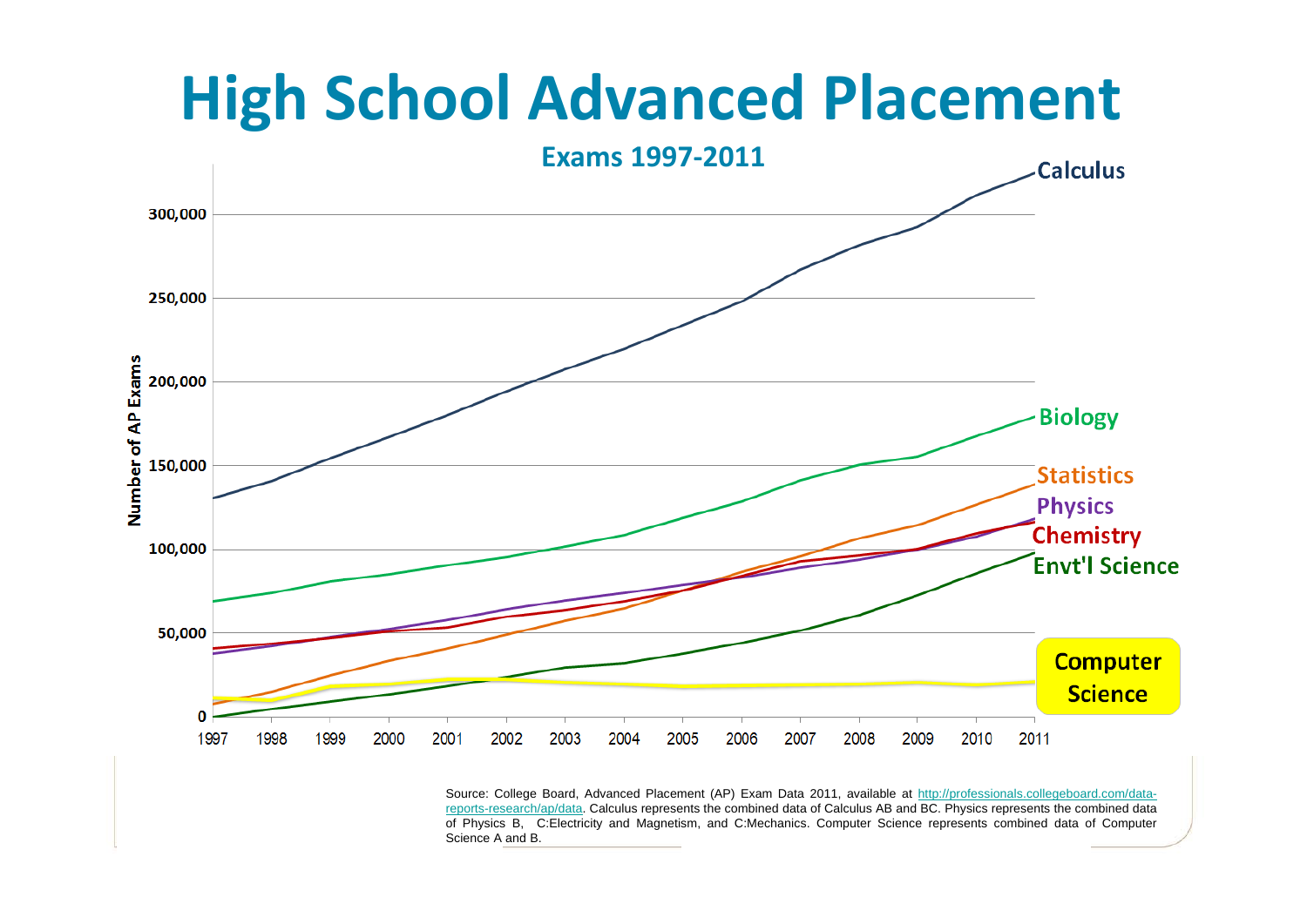

### Example: Graphic Designers

- • Brian Dorn studied graphic designers who program for his dissertation.
- Conducted a series of interviews and assessment activities.
- Found that these subjects want more computer science, but don't find courses (and most other resources) adequate (Dorn & Guzdial, ICER 2010)
- *P10: So, that was a really long way of saying yes, I think that an academic study would make me a better programmer, but not by a whole lot.*

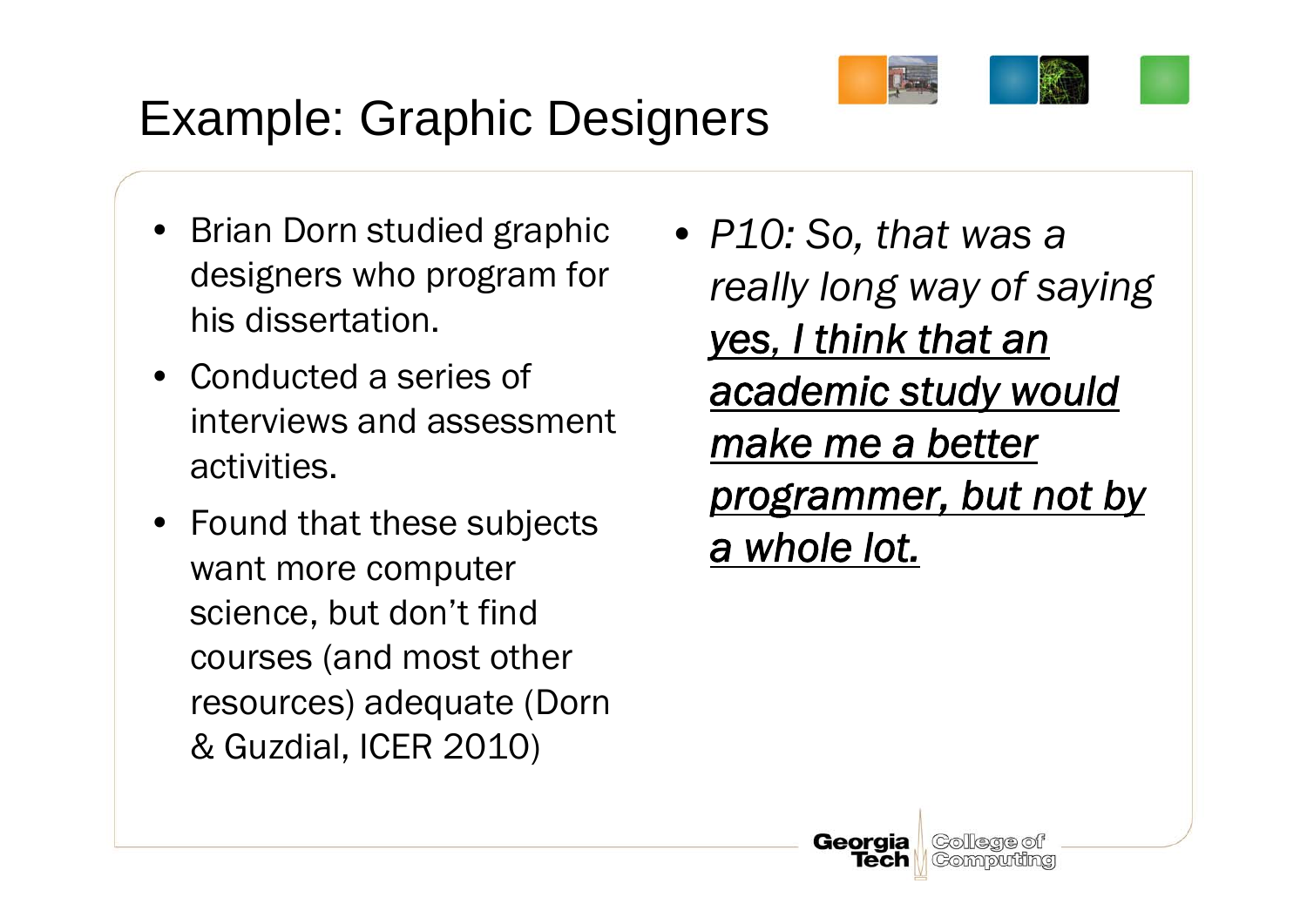They think computer science is boring and irrelevant



- P2: You're not going to be front-end anything with computer science. You're going to be back-end everything.
- P4: I think as a front-end developer, you focus more on the design and the usability, and you're focusing more on the audience. And then on the **back-end I** think you're focused on more, these are like the software developers. And they're programming something, and they don't really see what it's gonna look like; they're just making it work.

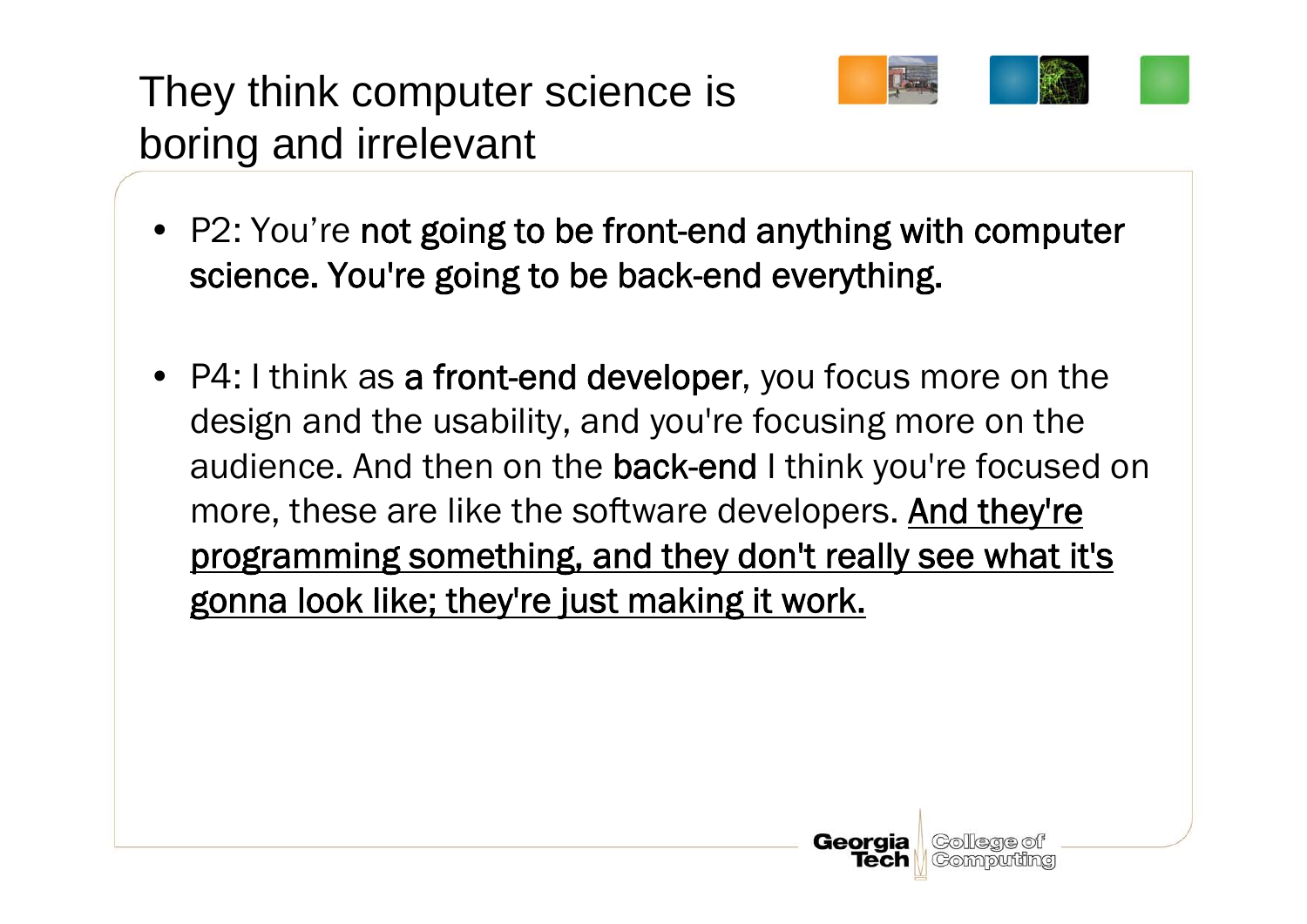

## They love to use code

- "What interests you about web design?"
- P12: The coding! I don't like to code. But the things that the code can do is amazing, like you can come up with this and voila, you know, it's there. Javascript for one. The plugins and stuff. I think that's very interesting, intriguing and stuff. Because I mean like the code is just, there's so much you can do with code and stuff. It's just like wow.

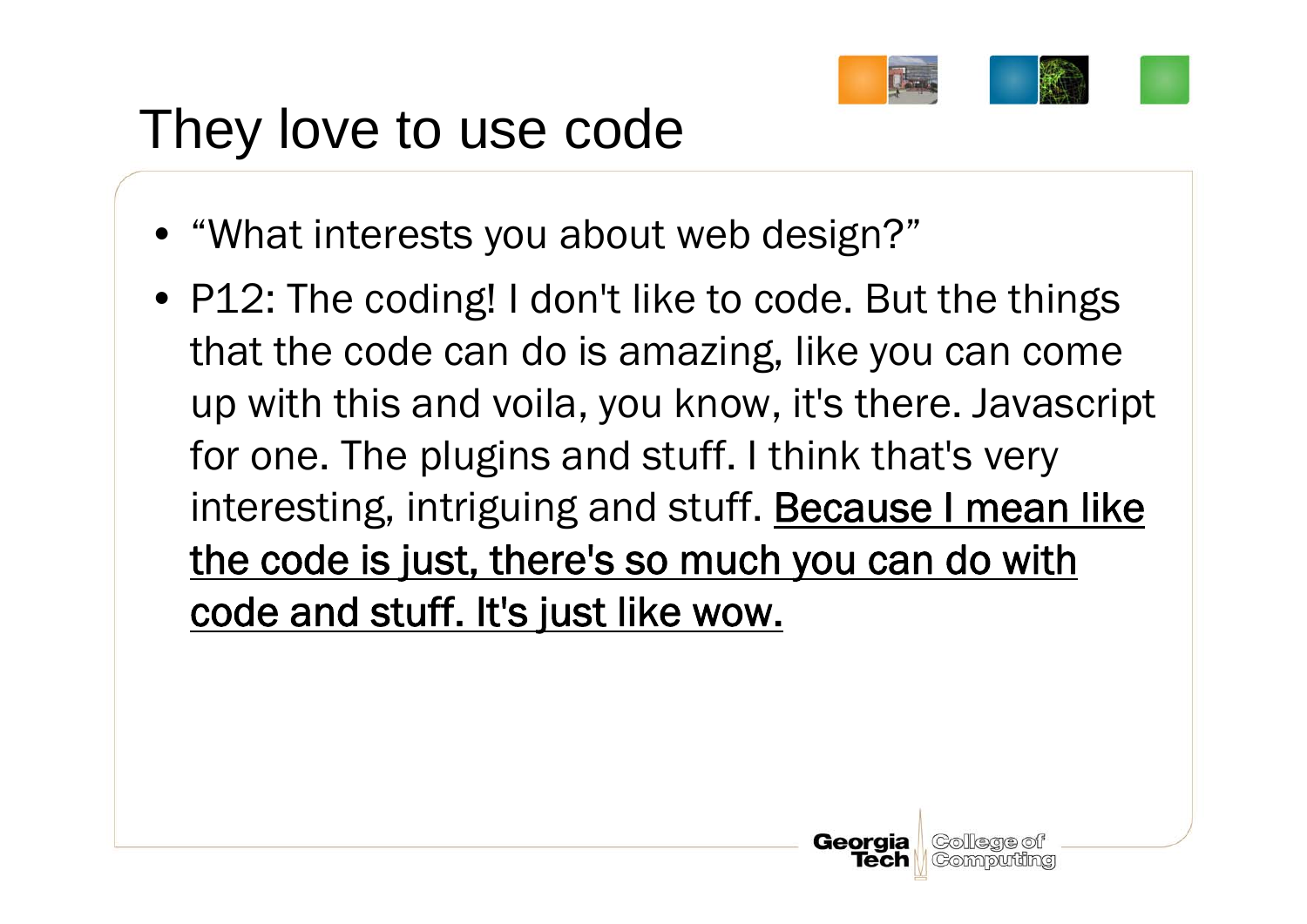

### The cost of digital illiteracy

- •Learning less than they might because of a lack of domain knowledge.
	- For example: Exploring code by searching Google for function and variable names.
	- •Learning about Java when programming in **JavaScript**

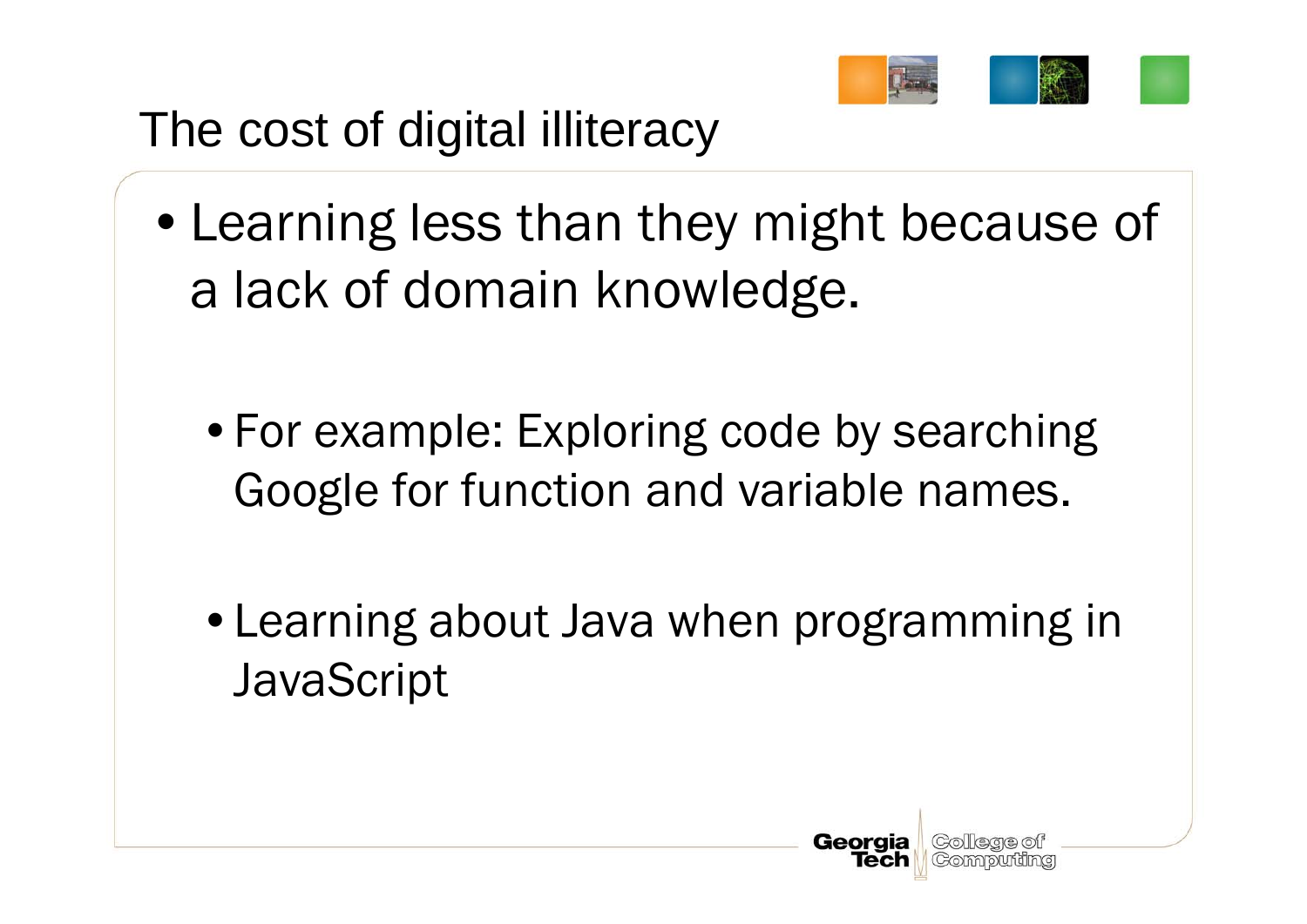

## **Conclusions**

- Computing is a powerful and critical way of thinking.
- Computing lets us see things we might not otherwise.
- There is an enormous need for more IT workers.
	- There is an even greater need for people to know IT who aren't computing professionals.**Georgia**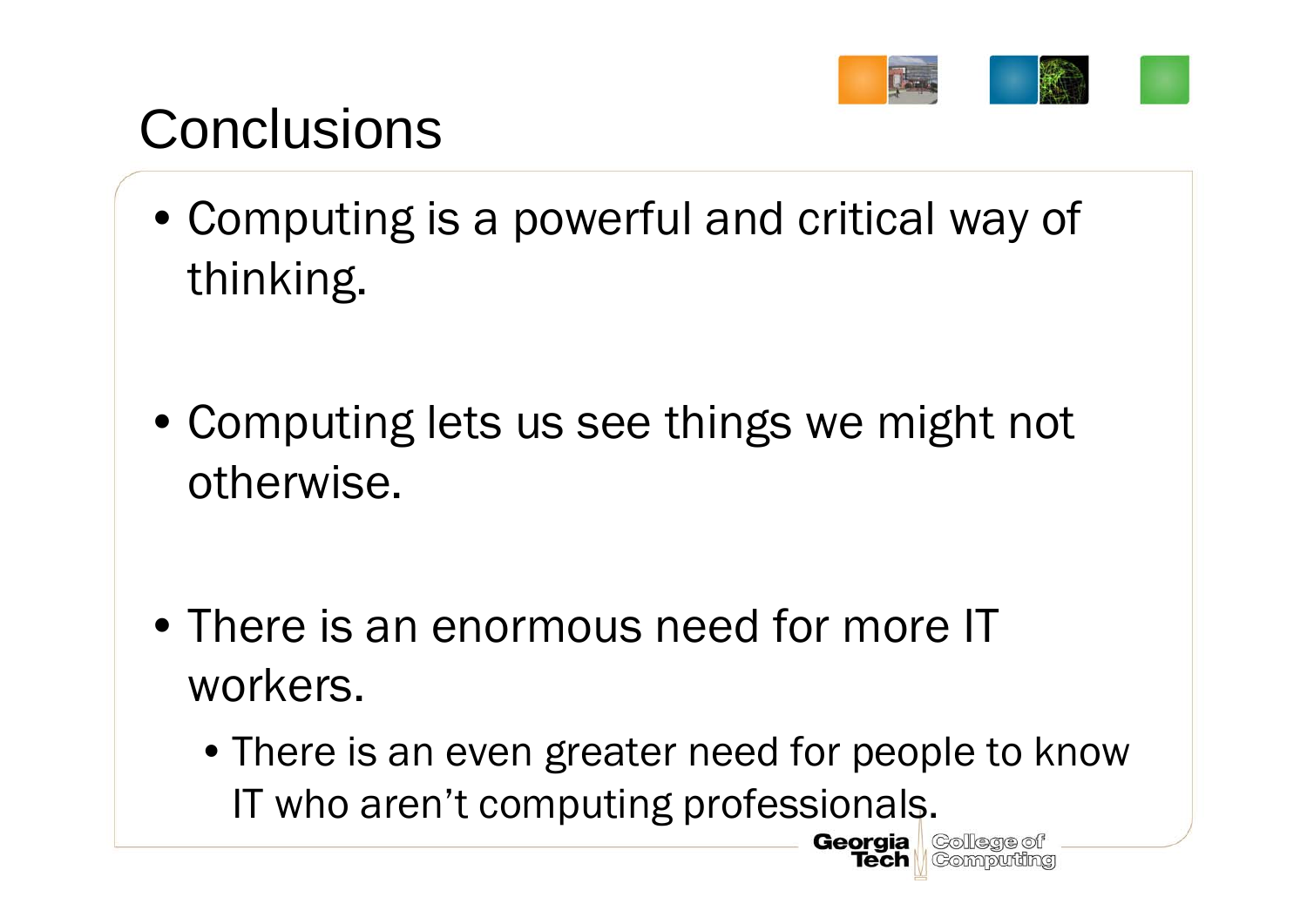

### Example: Secondary school teachers

• *[Becky]: "I struggle with giving everyone the material and being able to explain it to everyone… I struggle with how to be creative with the programming. I have a problem with trying to make the programs have meaning to them... It is hard to teach. It's hard knowing how to teach it, how to give it to them… It's hard to explain. When I look at kid's codes, they think I should know it… They think that I should know it as soon as I look at it. For the longest time I thought I should, but I don't have to. I have to study it just like they do. So, I would like some training."* 

> From Lijun Ni's 2011 thesis on CS teacher identity